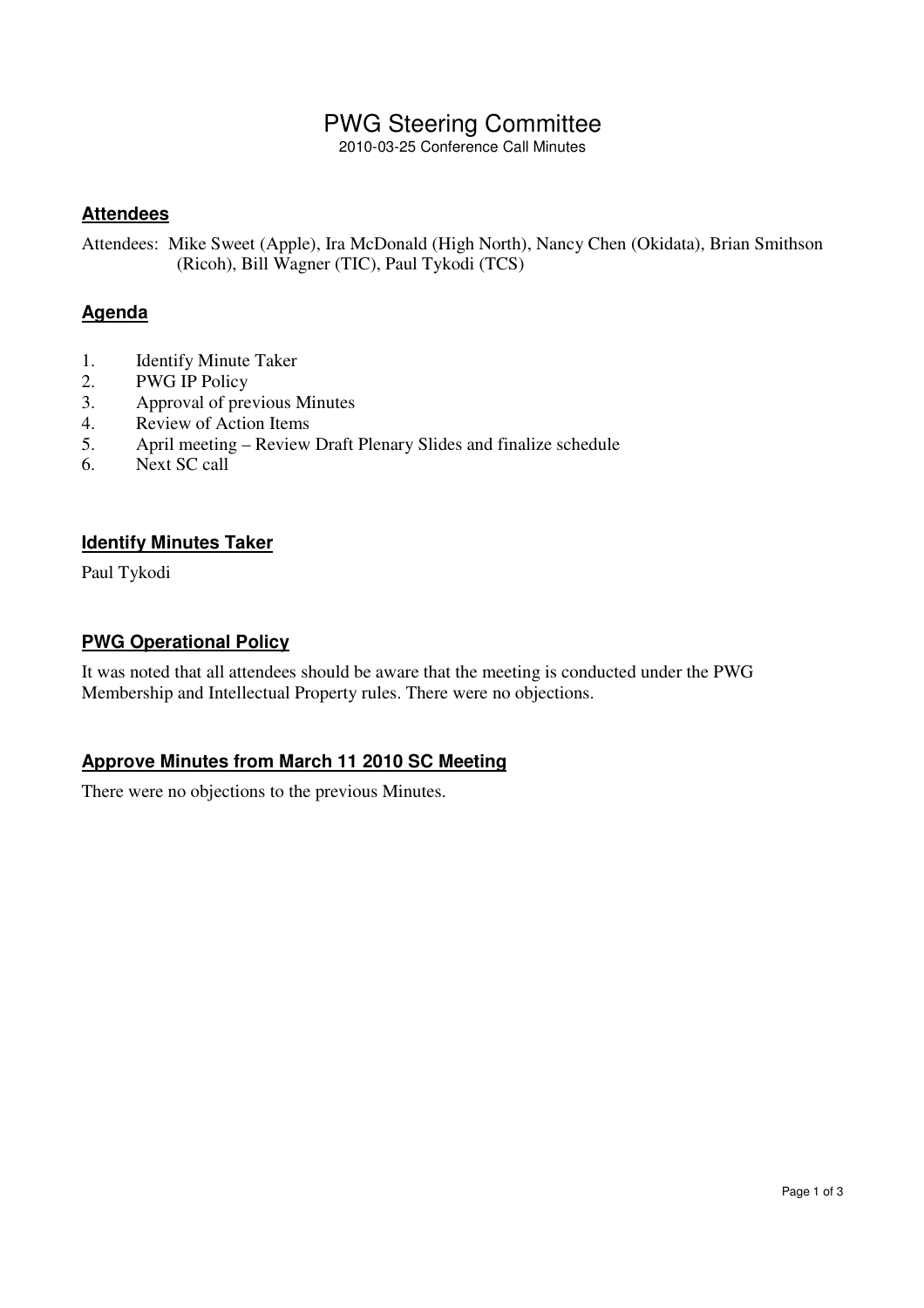# PWG Steering Committee

2010-03-25 Conference Call Minutes

#### **Review Action Items**

ONGOING: The PWG Chair and working group chairs need to make sure that both the Wiki pages are current and accurate, and that the Google calendar is up to date for conference calls.

 $\rightarrow$  ONGOING

ACTION: WG Chairs will link Working Group Minutes to the PWG WG web page (see the MFD group example at http://www.pwg.org/mfd/index.html.)

 $\rightarrow$  ONGOING

ACTION: Ira will document for the PWG the current IANA Process to be followed when entering a *Section Reference – IANA Considerations* into any documents being considered for promotion to a PWG Standard

 $\rightarrow$  OPEN

ACTION: Paul Tykodi will investigate methods of automated meeting reminders for Calendars.  $\rightarrow$  OPEN

ACTION: Bill Wagner will draft a note to be sent by the PWG chair to the membership regarding the implementation of PWG standards.

 $\rightarrow$  OPEN

ACTION: Mike Sweet will continue to keep the SC updated as to the progress of the liaison request made by PWG to ISO/IEC JTC 1/SC28

 $\rightarrow$  OPEN

ACTION: Mike Sweet to create new April attendee survey at SurveyMonkey  $\rightarrow$  CLOSED

ACTION: Mike Sweet to post draft agenda for April (same as February) - 9am start times (per Joe Murdock)

 $\rightarrow$  CLOSED

#### **Meeting Discussion**

**Review Plenary Slides** – The draft slides for the plenary at the upcoming Face to Face meeting to be hosted by Sharp on April 6-8, 2010 were reviewed.

During the review, it was decided that Cloud Printing should be added to the plenary as a topic and that it will receive 45 minutes in the already scheduled Plenary Session portion of the meeting.